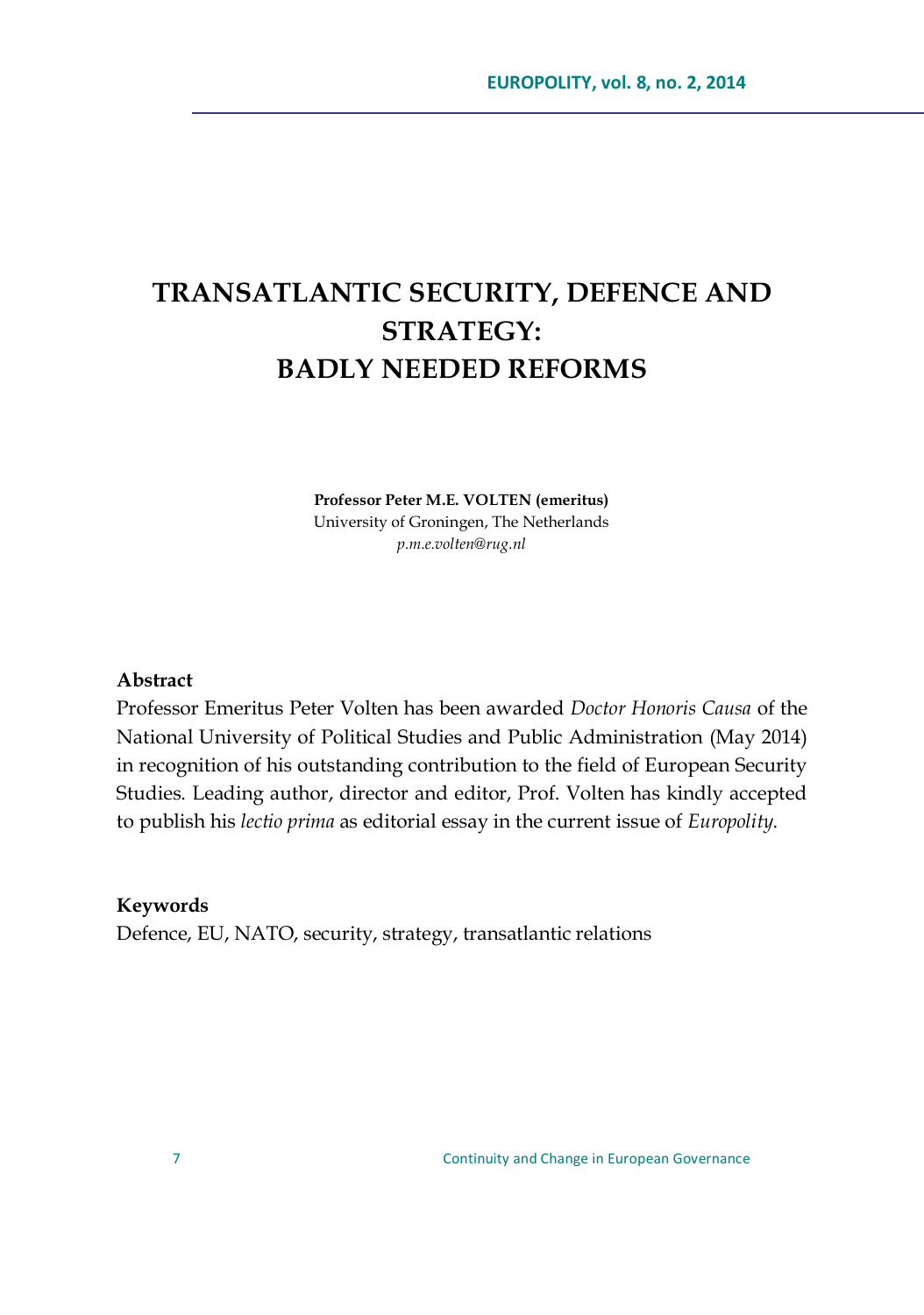This year we celebrate the 25th anniversary of the downfall of communism in Europe, the fall of the Berlin Wall and the end of the Cold War. Students who started their academic education this year were born about seven years later, around 1996. And the freshmen of 1990 are now in their early forties. The latter generation is about to take on the political leadership in Europe and may still be aware of the 'Idea of Europe' as advocated by one of the fathers of the European Union, Jean Monnet. No more war on this continent, we will build institutions and peace, instead. Today's enrolling students probably do not remember this forceful idea; nor do they realise the significance of this inspiring idea to overcome the great difficulties to achieve a peaceful, democratic and prosperous EU. The freshmen of today may take this for granted while being rather more disturbed by the confusing world of globalisation, populist slogans as 'War on Terror', multilevel governance and a rippled sense of direction and political effectiveness in the EU or, for that matter, NATO. In short, the Transatlantic world.

For my generation, security, defence and strategy were relatively easy to understand. Realism and Cold War logic prevailed vis-à-vis a pacifist and rather weak opposition. But then, all of a sudden we had to adapt ourselves to post-Cold War circumstances. We tried, but with mixed results. What about our experiences in the former-Yugoslavia, Afghanistan, not to mention Iraq or today Ukraine? However, the next generation at the political helm will face an even more demanding job because of the sheer *complexity* of security and strategy and because of the need for some radical changes in our approaches to security and strategy.

Today, I deal with this complexity throughout my presentation while addressing two questions in particular: what has been done in face of the new challenges and what has not been done and is still neglected? Let us try to understand some of the reasons for and causes of the mixed results; some might say failures? Let me try to explain why things happened as they did. Furthermore, I try to answer some questions raised by the analysis and make some suggestions what could or should have been done to remedy the failures and to improve the earlier results. In the end we may suggest what the next generation of political and security leaders in the West should try to do.

I am not here to criticise past decisions. If only for one thing, namely that security policy is difficult and developing a sound strategy is very difficult. Strategy presents guidance to achieve certain objectives. It represents the realm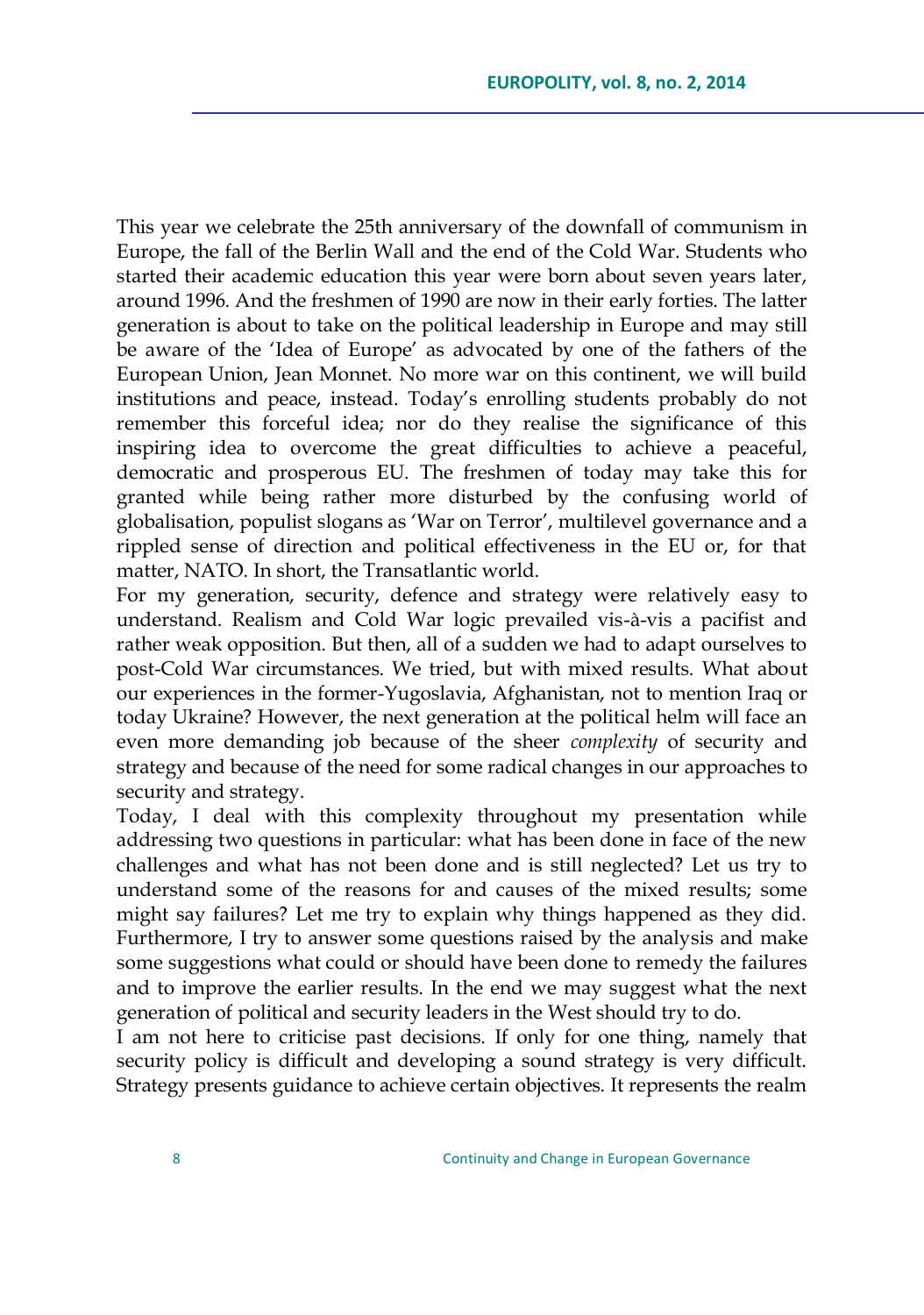between the political and military dimensions of security. By definition, strategy entails conflict; political and military considerations are of a different order and cannot always be reconciled. Moreover, political-strategic and military-strategic considerations are not always the distinct spheres of the political leadership, on the one hand, and the military leadership, on the other. History shows countless examples where political leaders are inclined to follow a military-strategic approach relying on problem-solving by the use of military force. So, Saddam Hussein was a problem for most neo-cons in the US and was simply defeated by the vastly superior US armed forces. But the political objectives in Iraq have always remained troublesome, if not absent. Therefore, political defeat of the US was practically unavoidable. In fact, the political complexities in Iraq ruled out the popular, albeit short-sighted problem-solving approach and tempting but misleading quick-fixes.

Military-strategic thinking is of course a historic legacy of the European past. While Western-Europe was trying to make the 'Idea of Europe' work, the relations with the Eastern part were rigorously dominated by military-strategic concerns. Actually, there hardly were relations, for example, in the economic field; there was military confrontation between East and West. Security and defence were practically synonyms, something that was never the case conceptually. We spoke about defence policy. NATO was a defence organisation wary of security politics. Arms control was about it in our diplomatic efforts. Negotiations were suspiciously monitored by the military like at check-point Charlie on the inner-German border.

It does not come as a surprise then that a defence organisation with a prevailing military-strategic culture is not well-prepared for taking up new missions like those in former-Yugoslavia. Those missions, soon called 'peacekeeping missions', were useful for legitimising sizable armed forces and the ongoing existence of the Alliance. ‗Out-of area or out-of-business', as Secretary-General Manfred Wörner aptly formulated the danger of doing nothing. Indeed, troops for peace-keeping were sent to Bosnia with 100 per cent backing by, for example, the Dutch Parliament and the Dutch Army, in turn, was eager to show its indispensable contribution to restore stability in that troubled European backyard. Some countries were somewhat more reluctant, but with the support of the UN Security Council, peace-keeping was legitimate and seen as the right thing to do. The intentions were good. The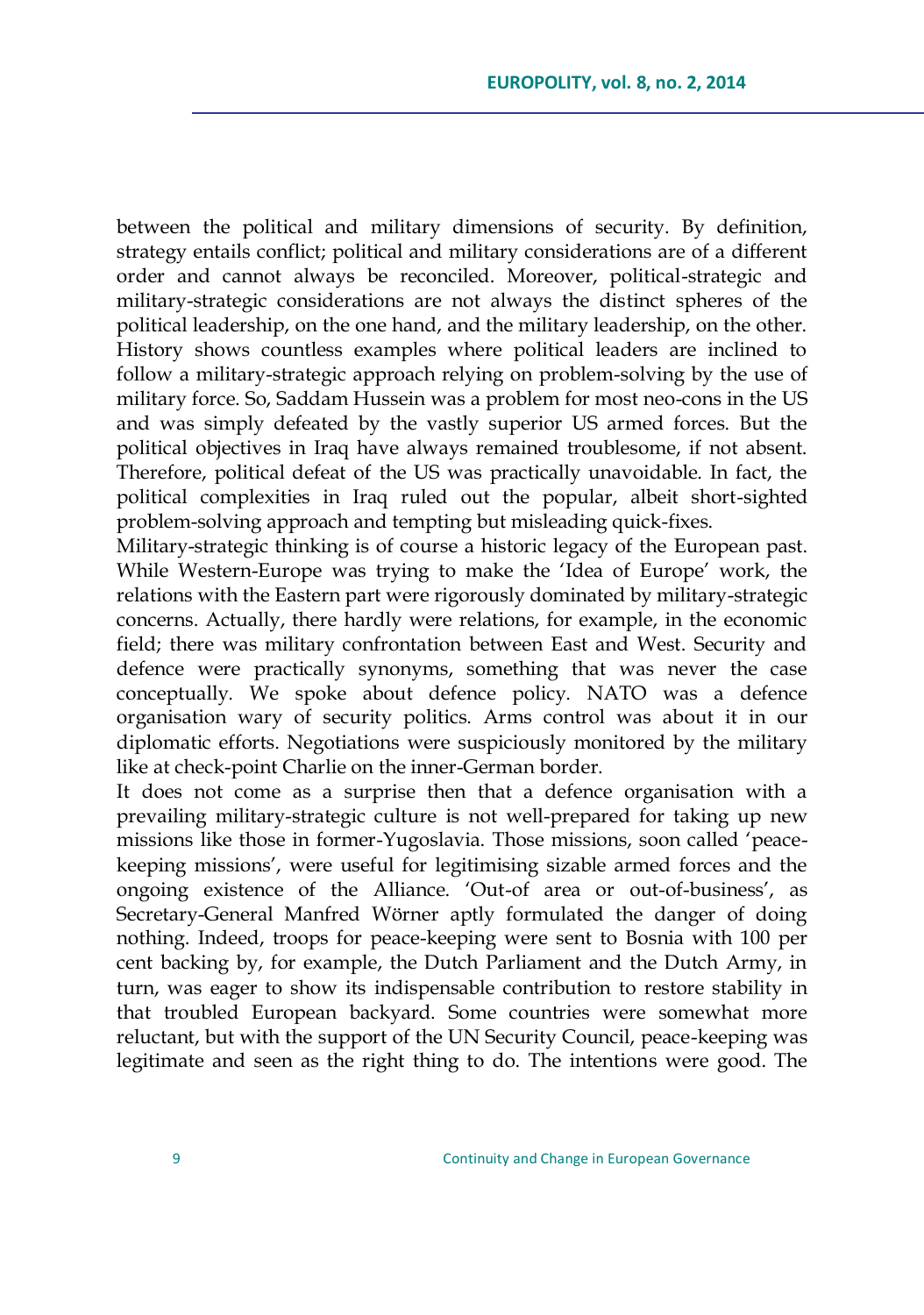cause for human rights and humanitarian assistance was a moral and rightful duty, so it was widely perceived in the West.

Yet, preparations for the mission were poor. Commanders, both in capitals and deployed in the field, had limited knowledge about the region and the nature of the raging conflict. The role of diplomat-soldier was unknown and unforeseen as was the fact that peace-keeping runs the risk of mission-creep; the mission can turn into dangerous peace-enforcing. Indeed, mistakes did take place. The drama of Srebrenica in 1995 was not the fault of any person or institution in particular. Nonetheless, Milošević and other bad guys were seen as a problem that could be handled by traditional military forces. A military fix of an essentially political problem. One should add, though, that the Western powers were pretty much divided on what to do and that, for example, the EU Commissioner for External Affairs, Hans van den Broek, was negotiating with his hands bound on his back. Four years after Srebrenica, NATO was still not willing to deploy forces on the ground and bombed Serbia out-of-business after more than 70 days of an intense air campaign. ‗Winning ugly', as the scholar-strategist Ivo Daalder, who later became the US Ambassador to NATO, described the campaign. Bombing as tactics of attrition is not exactly a strategy deserving that qualification. The use of military force, however powerful it may be, cannot be the exclusive answer in a post-Westphalian, post-Cold War world order. Cold War defence policy no longer equals security policy. Defence forces deployed in traditional formations with an array of conventional weaponry like tanks, artillery and APC's, are much less relevant than in the past. In the broader understanding of security; they have in a number of cases become irrelevant altogether.

Colonial wars in Africa and Asia are a case in point as is the war in Vietnam. Superior armed forces of the colonial power, did not bring victory. Among the factors working against the traditional type of warfare, we should list the greater determination of the indigenous forces, their hit and run tactics which prevented them to become vulnerable targets for massive firepower, and, perhaps above all, the support of the people, the nationalists or freedom fighters. You cannot get at the enemy and you cannot get him down. Fighting terrorists is even more difficult, since they are not territory-bound. Moreover, they do not seek a victory on the ground like the anti-colonial freedom fighters did. Conventional battle groups are not the right answer against the actions of insurgent fighters, globally dispersed. They may be necessary, but they are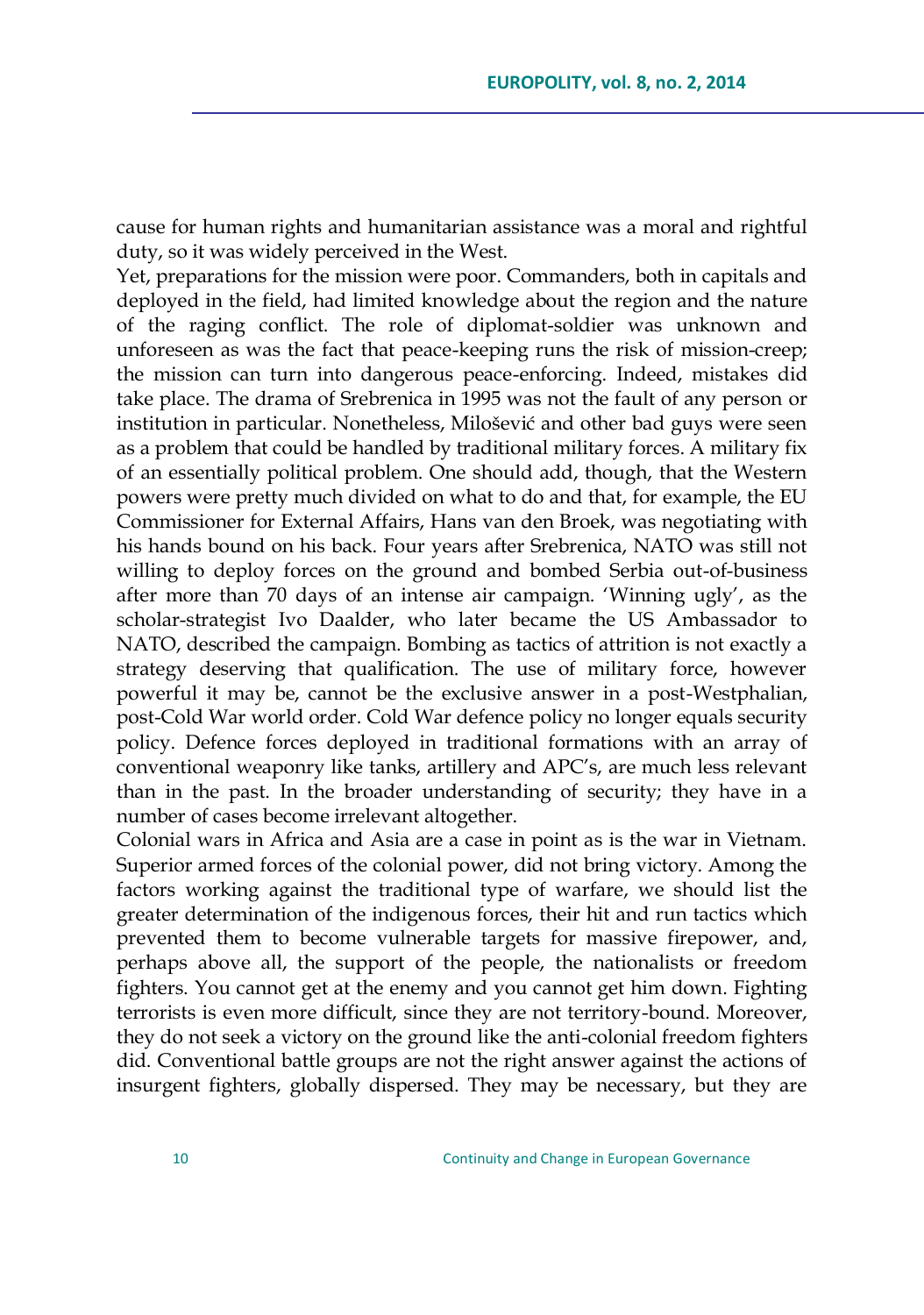never sufficient for a successful campaign. The centre of gravity that must be attacked for a decisive victory against guerrilla fighters and insurgents is not defined by a concentration of military power as in classical warfare.

Maoist guerrilla warfare and today's insurgent and global terrorist actions are first and foremost *political*. Guerrillas and insurgents seek to undermine their enemy in the long run, in particular by creating popular support for their case. The shocking effects of the so-called propaganda of the deed – *action directe* - is meant to mobilise more people who are willing to sacrifice their lives and to communicate the impact of the violence to a wider audience that is sensitive to the cause of insurgents. The use of media is thereby an essential tool. Besides the use of modern means of communication, the purposeful violence is meant to create a genuine security problem. The political issue at stake must be securitised for the target audience. At the same time, terrorist violence seeks counter-action by the attacked, if possible a violent overreaction. The war against Iraq was such a military-operational overreaction which unintentionally albeit effectively played in the hands of the political Islam and its crusaders. Violent counter-insurgency furthers the case of the insurgents. In Iraq itself, the tragic number of deaths and wounded among the population and the impossibility for the Americans to ally themselves with one or the other representative of the Islamist belief, were bound to undermine the position of the US, regionally and globally. Retreat was sooner or later inevitable.

Obviously, a security problem that is essentially political must be addressed as such in the first place. This is not to say that the utility of military force has completely vanished. Of course not. But the military-strategic view should not be the primary or sole response, but one embedded in the political context. The fact is that no military action should be undertaken without political and/or military support on the ground. Even with such support, the decision remains difficult and the outcome always uncertain as we have seen in the case of Western support for the Libyan rebels against Gaddafi. Moreover, the battle cannot be left to foreign troops. Sooner or later, they are likely to be seen as occupiers.

Respect some golden rules. One, if you cannot do it, don't start military assistance and do have at least a good exit-strategy. Two, if you do not have clear political objectives, don't even think about it, so Clausewitz taught us. The greatest philosopher of war would never have agreed with the war in Iraq;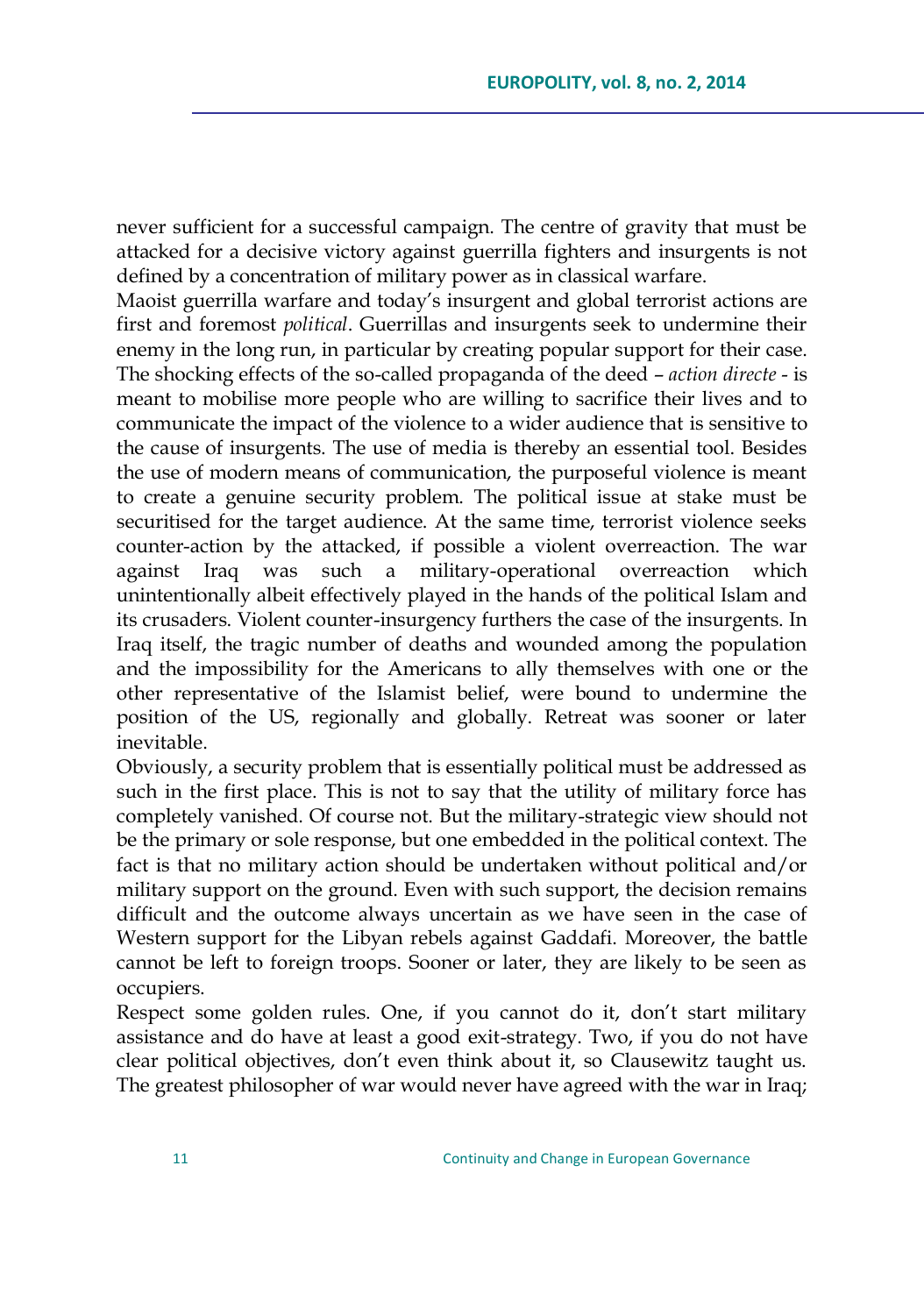nor would he have been a likely supporter of the war in Afghanistan. A real strategist would have listened to Clausewitz and should have said no as, indeed, some states did in the case of Iraq. No matter how strong we look in military terms (at least in our own eyes), political-strategic considerations should prevail. These considerations should include a thorough knowledge and solid analysis of the forces one is going to engage. Make sure that you have a good understanding of their culture and their political motives as well as a clear view on the warring parties. All these elements were insufficiently known in Bosnia, totally lacking in the case of Iraq, and painfully forgotten in Afghanistan with ominous neglect of the colonial as well as the Soviet-era history of that country.

Let me be fair and say that in hindsight it is easier to come to these conclusions than it was at the time of action. Sometimes you have to do something. Bosnia is an example of the need generally felt by the so-called international community. And in the end, a reasonable stability has been established in the region with the prospect of Western assistance and EU-integration. And look at Mali today. The French government decided last year in January that the advance of Muslim groups and Jihad terror had to be stopped. Also, the danger for a terrorist basis from which European countries could be or would be attacked was seen as a valid reason to do something. The French moved swiftly and took advantage of military-strategic surprise. They had forces in the region and combat capabilities ready for deployment in Mali. From the very beginning they enlisted the Malian army. No matter its deplorable state, it meant indigenous support. In addition, the armed forces from neighbouring countries of the African Union were asked to assist as was the formation of an UN force. Eventually, the EU was engaged in training of the security forces of Mali. Some individual countries are supporting the French combat units like the Dutch do in gathering intelligence and delivering transport, of course under the flag of the United Nations. In other words, the mission was welcomed on the ground and supported by regional forces and international organisations. Of course, it remains to be seen how successful Mali's defence organisation can be built and when external powers can leave security policy to the proper national authorities.

So, the utility of military force cannot be disregarded that easily. But the use of the armed forces cannot bring a decisive victory as happened in some historic battles as an essential means for the goals of warfare. Today, military force is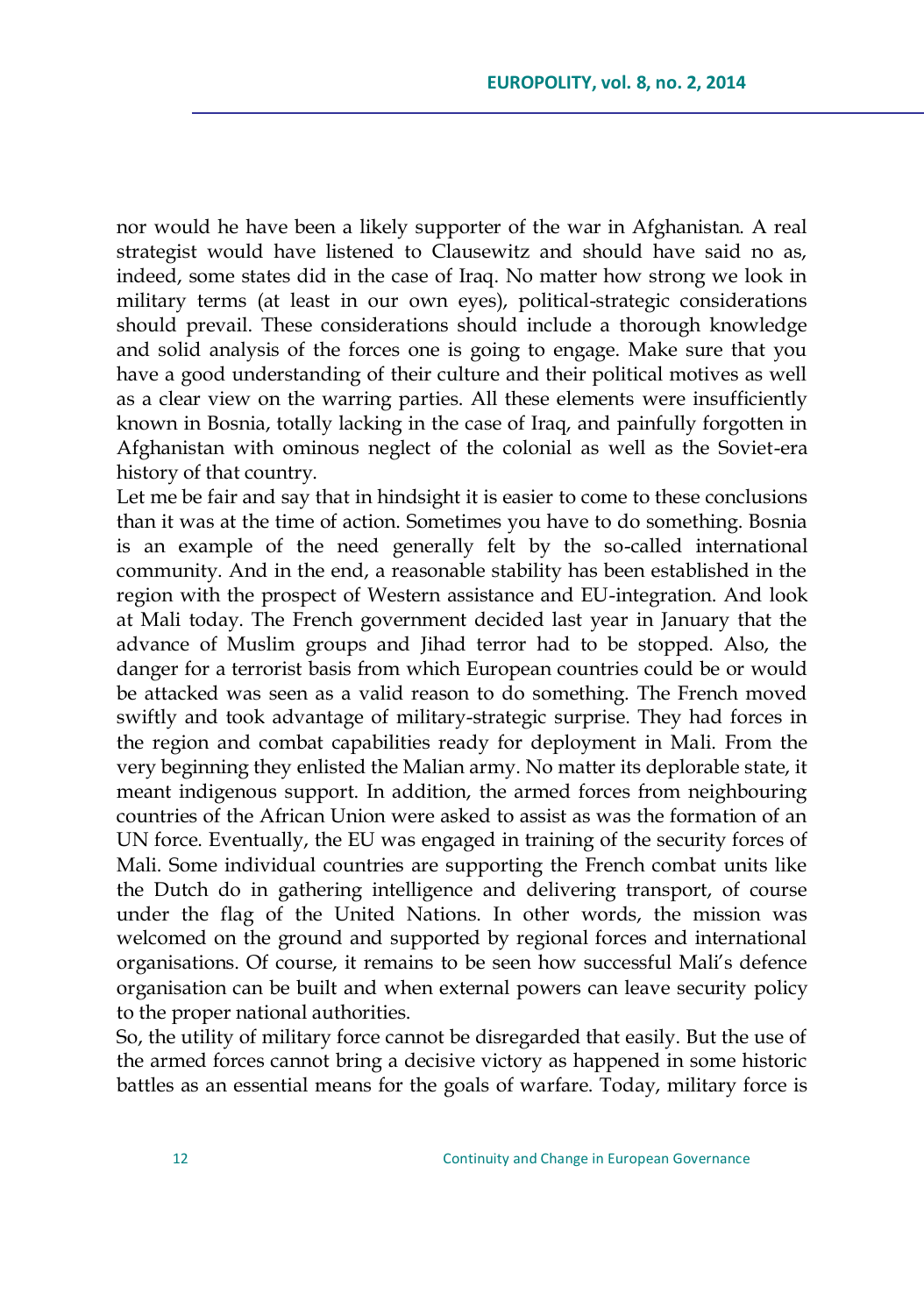much more explicit in shaping the right conditions for politics to pursue its *objectives*. You cannot eliminate the Jihadists, but you can complicate their mission with the help of force.

There is a caveat in this post-modernist logic of strategy, though. What about the fact that Jihadists, active in Western Europe, are often not recruited in Mali or Afghanistan, but at home? They are often well-educated citizens in the West. Clearly, the utility of military force is seriously in doubt in this case. Here, we need intelligence services, police and law enforcement authorities, not the armed forces and their battle groups. By and large, counter-insurgency is not terribly well served by the regular armed forces. Intelligence services are the logical choice to go after an invisible or hiding threat. Indeed, the utility of military force has dwindled in both international security policy and safety at home. The security problems have changed and the security institutions should follow this reality.

To change institutions and the way of thinking proves to be a daunting task. If one looks at the changes since the end of the Cold War as regards force structures in NATO, for example, one is struck by the slow pace of genuine reform. Please take note: reform is not the same as downsizing. Reform needs a concept; downsizing is merely a struggle between vested interests. Looking at the forces, it seems that the state of the national economy and the temper or personality of the Finance Minister are more important than anything in the realm of strategy. Peace dividend was quickly cashed and today a balanced budget is overruling the sparse protest of a weakened security community, not to mention the apathy of the public at large. That is what we have seen in Eastern and Central Europe in a dramatic way after 1989 and since 2008 in Western and Southern Europe as well. Just a few examples. Czechoslovakia had no less than 4000 main battle tanks in 1989. (The Netherlands 900) Twenty years later the Czech Republic and Slovakia had 245 and 180 tanks respectively. Still a lot. (The Netherlands had 60 by then) In 2013 these numbers are cut back to 30 tanks in each country, thanks to the economic crisis we must assume (Today the Netherlands has zero tanks because of the conviction that we cannot do anything useful with them) In France and Germany we count 1340 and 5000 main battle tanks in 1989. Twenty years later there are still 640 tanks in France and no less than 2000 in Germany. Today, after the six years financial and economic troubles, these numbers are down to 250 in France and 322 tanks in Germany.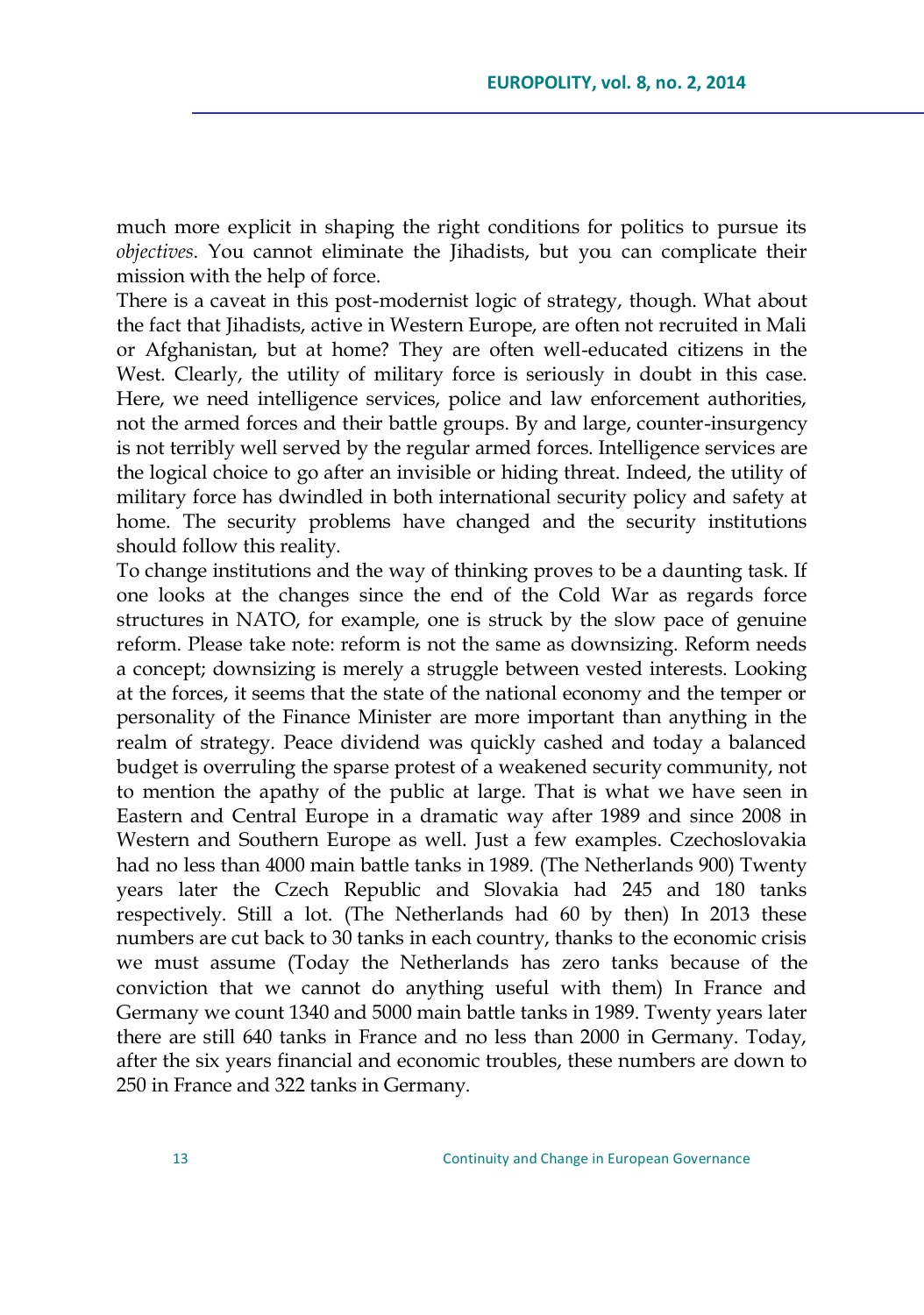The situation as regards combat aircraft – a very expensive weapons system – is also radical. The numbers are by and large cut in half in Western Europe, but in the Eastern part of Europe reduced to 20/25 percent of the inventory of 1989. Defence-spending levels also decreased significantly over the first 20 years, but drastically over the past three years. Overall spending in Europe decreased by 7.4 per cent, but varied significantly among the individual member states of NATO. Of course, the absolute levels are very different. France and the UK are big spenders, relatively speaking, with some \$52 billion and \$57 billion in 2013. Romania spends barely \$2.5 billion; Poland some \$9 billion.

But what kind of combat power do the countries get for their defence money? They spent at least between 50 and 60 per cent on personnel; in Romania even up to 80 percent. Acquisition is troublesome and modernisation is very expensive, for everybody. The rich Netherlands will spend almost a full-year defence budget for less than halve the originally planned Joint Strike Fighters – 39 instead of 80 which it could no longer afford. Others are struggling with their budgets even more and thus get stuck with old equipment. In Romania there is still an impressive number of main battle tanks (437). Yet, 250 of them are T-55, a model produced in the 1960s and 1970s and some 130 TR-580 and TR-85, models from the 1980s and 90s. The inventory counts for a meagre 54- TR M1 tanks produced in this century. I am not going to bother you with fighter aircraft in Europe. This is simply an example among many others and true for many member states.

This is not so say that the West does not spend enough money on defence. The US spends around \$700 billion and deploys over 8000 tanks, 25.000 armoured vehicles and over 13.000 aircraft. The EU spends almost \$200 billion and fields 6500 main battle tanks, 46.000 armoured vehicles and some 2000 combat aircraft. One must ask: what are armed forces for? There is no question that the West does not spend enough, say *vis-à-vis* the Russian Federation with her modest \$70 billion defence spending. We drastically outspend Russia, while there is no doubt about its dated inventory. Moreover, this dubious inventory is significantly outnumbered by NATO. Therefore, the Pavlov reaction of NATO officials and member states to increase the national defence efforts, in response to the Russian annexation of Crimea and aggression towards Ukraine, is not really justified. The point is that we do not spend our money ‗wisely' as Lord Robertson put it at the time when he was Secretary-General of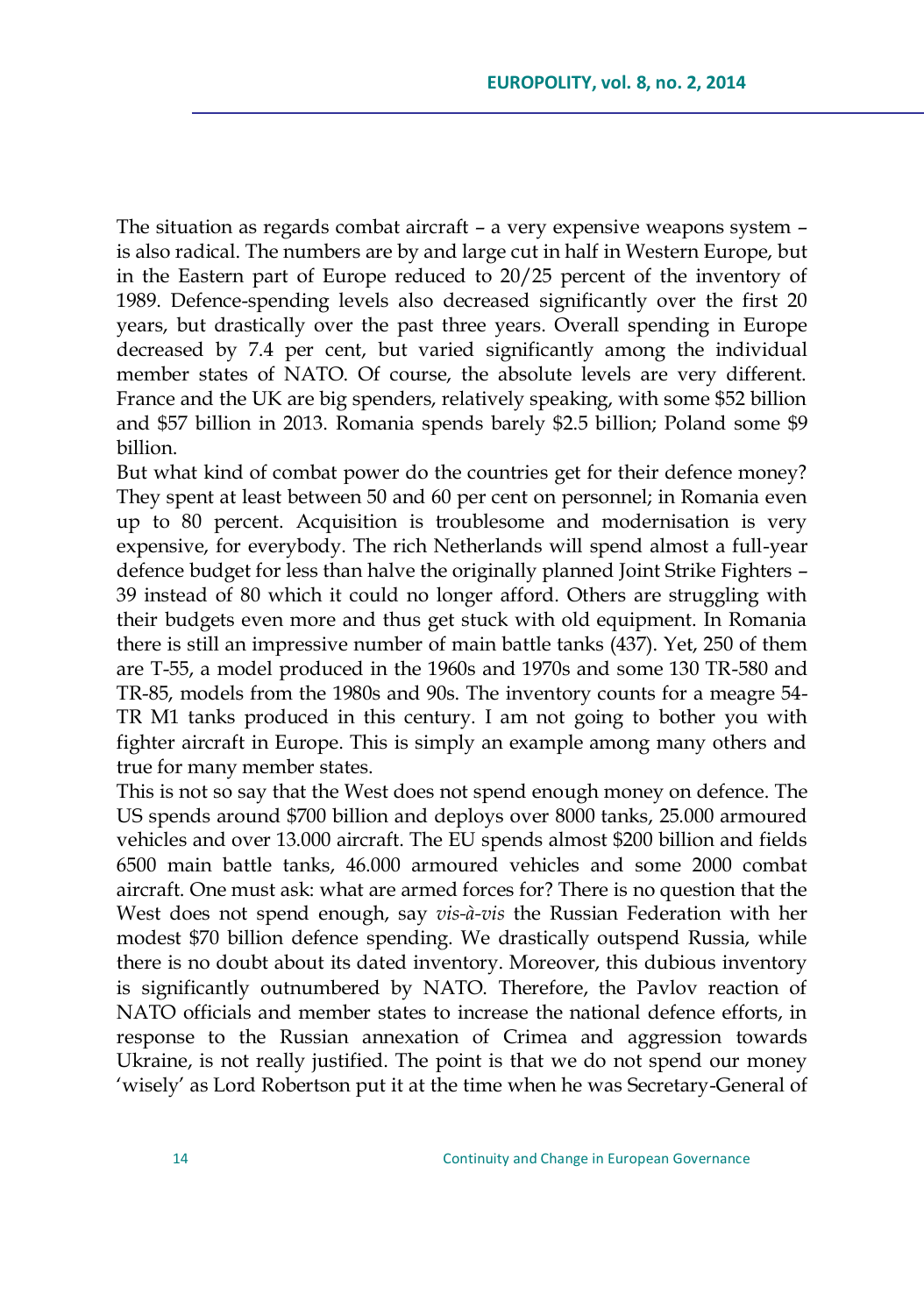NATO. The real problem is that the Western defence organisations and member-states pay too much for a number of disputed capabilities of *defence* and too little for some other and less disputed issues of *security*. Let me dwell a little on both views.

First, we do not get much value for defence money after years of unguided, haphazard downsizing across the board. The bedrock success of NATO, namely integrated planning, has been disregarded, if not given up. Instead we are witnessing uncoordinated, national decisions – not even strict planning – and this has led to fragmentation of the common output. Individual capabilities have become very costly in maintenance and overhead and too small for robust and sustainable combat power. With the exceptions of France and the UK, no European ally can field an independent, sizable battle group for a longer period of time. It should be noted that France and the UK also need support from the US as to capacities like intelligence, target acquisition, airlift and in-flight-refuelling. There is a mismatch of individual, national capabilities impeding the deployment of coherent and balanced international forces. The EU was not capable of putting together the Rapid Reaction Force of 60.000 men as envisaged years ago in spite of the fact the member states have more than a million men altogether. By the same token, the EU has never offered one of the EU Battle Groups of 2500 men to any mission, Mali included where the much acclaimed units would have been more than welcome.

Communiqués of both NATO and EU meetings call time and again for more cooperation and smart planning, but to no avail. Ministers return home and are more inclined to comply with domestic politics. Even the EU summit in December 2013 ridiculed the much heralded agenda on defence by addressing the issue for less than an hour, notwithstanding the fact that was the first discussion on the subject in five years. The communiqué is dull reading; many old wishes, good intentions, but no commitments to genuine action and reform. Back home, very few people asked for an explanation. In general, defence issues are already for years way down the list of priorities, both for parliamentarians and the public at large. The Ukraine crisis is unlikely to be a real wake-up call for the same reason.

As regards the issues that are not so important in a strictly military sense and yet are put on the agenda of defence issues, particularly in NATO, cyber security stands out as an example. Recently, the Alliance even applied article 5 to the case of a cyber attack. As if an attack would stand on its own and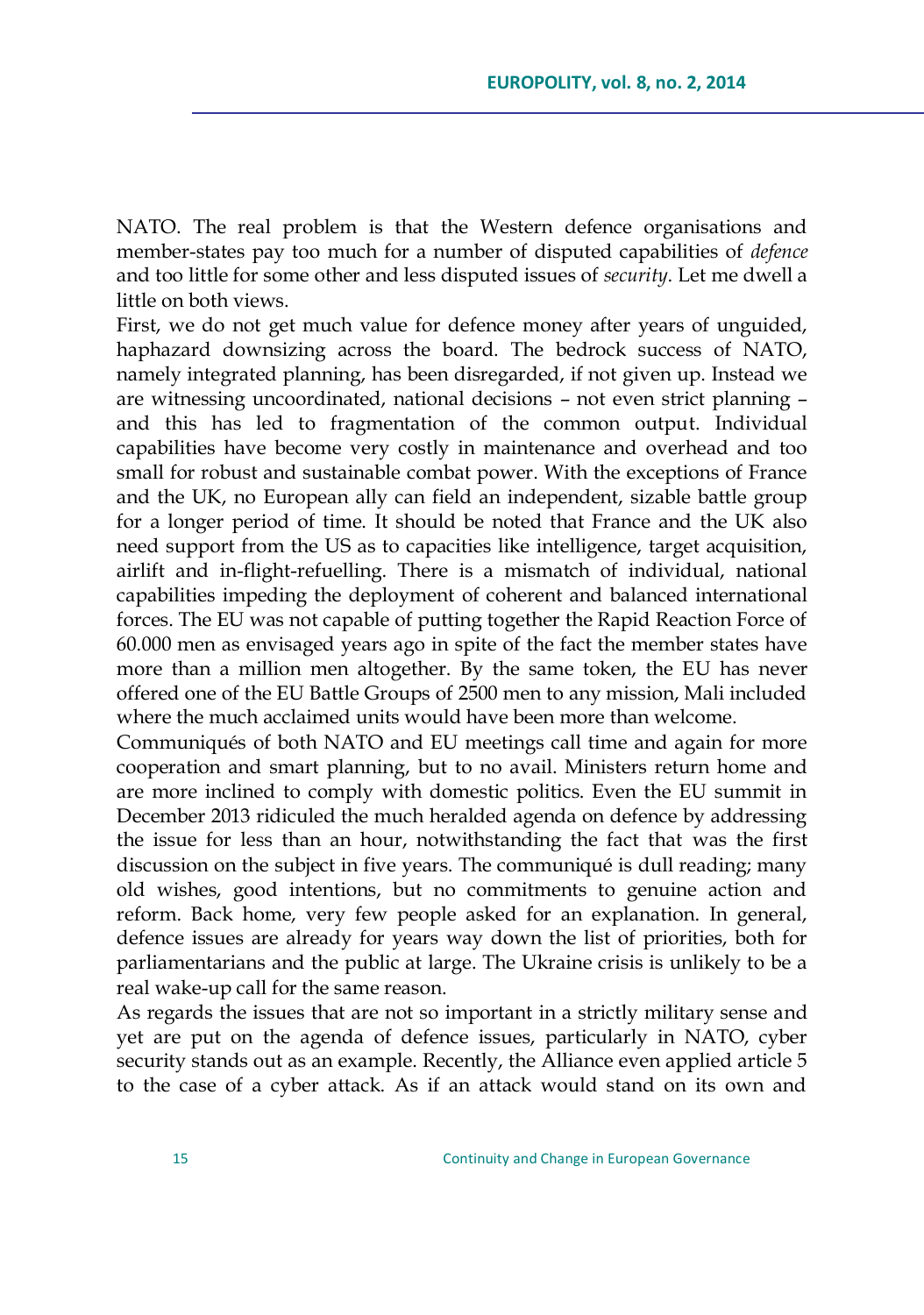nothing else would happen in a political-strategic sense. Moreover, there is no compelling reason why NATO as a defence organisation should take on such tasks.

This is not to say that the subject is not important. Far from it. But it makes much more sense, as the EU does, to have a civilian body to oversee a given problem and only then to address the specific military aspects of cyber warfare. But NATO has not evolved as a more political organisation – on purpose for some allies – and a civilian and comprehensive approach to security is underdeveloped. Therefore, NATO has made itself much less relevant in the post-Cold War environment than necessary as, for example, her very modest role during the Maidan crisis has shown. Bringing up issues like cyber attack is not going to give the Alliance more relevance; rather, it looks silly.

When we turn to some issues that are not disputed, but insufficiently brought out in the open, we should first mention the priority of the political-strategic approach. Again, NATO as an outspoken defence organisation puts too many restrains on herself. Interdependence has grown immensely - financially, economically - but also in terms of employment and education, migration and humanitarian concerns and the like. The military-strategic approach is certainly not absent and should not be ignored. As said before, the European countries should do more as regards the combat power of their armed forces. They must strengthen the output of defence expenditures for expeditionary mission and redress the by now serious neglect for a common European defence. The two go hand in hand; without robust defence forces, expeditionary missions are wishful thinking.

All the same, even the 19th century behaviour of Putin in his campaign to grab land in Crimea was not primarily a military-strategic threat. With tens of thousands Russian soldiers on the ground and huge indigenous support Putin posed everybody for a political *fait accompli*. He did not need to send regular combat units and infiltrated the peninsula with so-called self-defence forces without Russian insignia. In the Eastern part of Ukraine, fear for Russian domination was not created by the threat of a military invasion, but by pro-Russian demonstrators and self-proclaimed regional and local administrators and, indeed, sneaky Special Forces. Military exercises near the border increased pressure on Ukraine leadership to eventually consider more regional autonomy or federalisation. Putin's objectives were political-strategic. His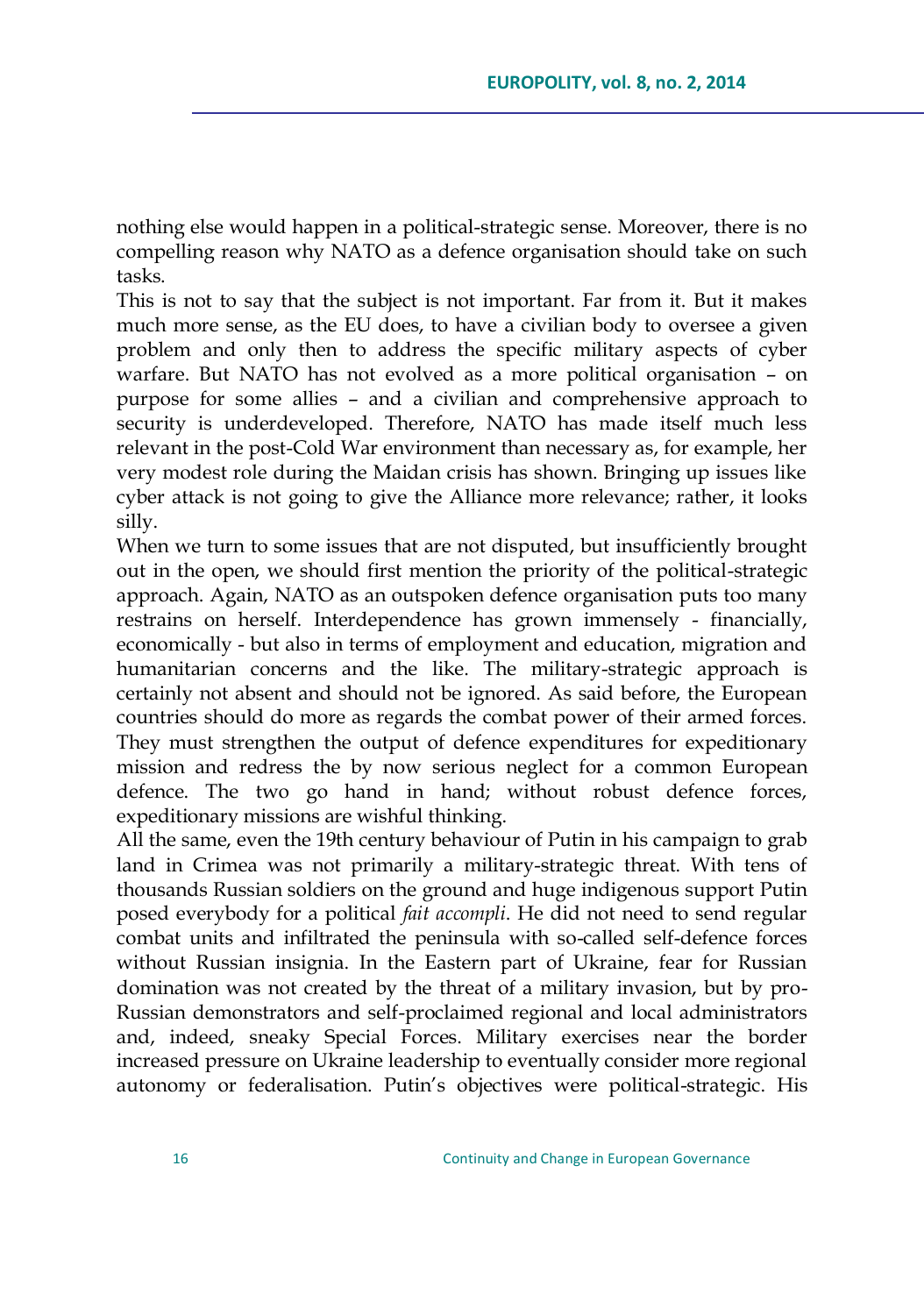calculations of costs and benefits were part of an interdependent world and, rightly or wrongly, he seemed to accept the likely setbacks in his international position, perhaps putting his bet on the temporary nature of Western sanctions and feeble Western cohesion. For Putin, the stakes are high as regards the loss of the Soviet empire. Indeed, the significance of Ukraine's choice as to its place in Europe is incomparably higher for Putin than for the West. Interdependence of interests does not mean symmetry of interests, however. Ukraine as part of Russia's sphere of influence is an essential political-strategic goal of Putin. Military capabilities of the West are unlikely to bring this asymmetry of interest back into balance. However, the Western military preponderance in showed the usefulness of defence against conventional aggression. Ultimately, deterrence of afor large-scale conventional incursion in Ukraine worked, in this case by the possibility of air superiority and denying entry of Russian fighter aircraft into Ukrainian airspace.

All the same, most security concerns depend on other things than defence forces, also for the transatlantic world. Security involves disputed political, economic, social and other issues that can lead to violent behaviour and the threat of using violence. That is how former-Yugoslavia exploded. The differences between regions, ethnic groups and economic circumstances had grown too big. The outcry ‗enough is enough' was the popular refusal of the setbacks in Ukraine. Antidemocratic measures, concessions favouring Russia and the decision against EU association, all imposed by Yanoukovich were too much for the people. All together, the autocratic and corrupt regime brought insecurity for large parts of the population, particularly for that essential part of a vibrant state, the civil society. Rampant corruption, despicable inequalities, poverty, powerlessness, betrayal, etc. justified Maidan and the demise of the president, if necessary with violent resistance against the interior forces of public order. Ukraine does not stand alone in this kind of experiencing of what is security. Indeed, future security issues are likely to mirror such concerns and we may add some others like water shortage, environmental threats, climate change, land degradation and the unrelenting suppression and violence by domestic rulers.

Security is not a matter of 'normal' political conflict, but conflict that runs out of arguments and eventually out of control. You no longer want to argue since there is no reasonable response and, therefore, the threat of using violent means and violence itself are legitimised, at least in the eyes of the desperate